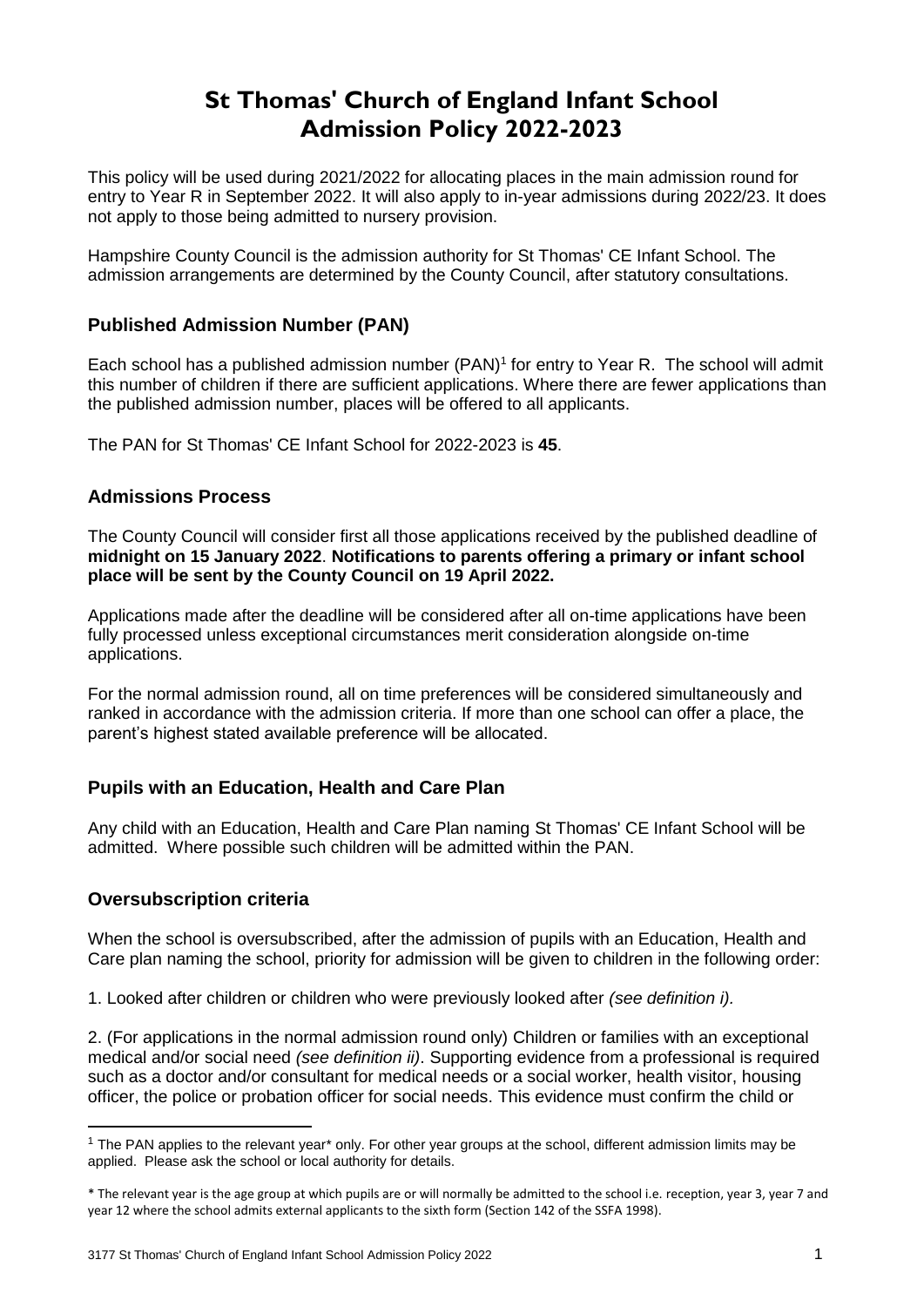family's medical or social need and why that need(s) makes it essential that the child attends St Thomas' CE Infant School rather than any other. If evidence is not submitted by the application deadline, the medical and/or social need cannot be considered.

3. Children of staff *(see definition iii)* who have, (1) been employed at St Thomas' CE Infant School for two or more years at the time at which the application for admission to the school is made, or (2) have been recruited to fill a vacant post for which there is a demonstrable skill shortage.

4. Children living **in** the catchment area *(see definition iv)* of St Thomas' CE Infant School who at the time of application have a sibling *(see definition v)* on the roll of St Thomas' CE Infant School or the linked junior school, Woolton Hill Junior School, who will still be on roll at the time of admission. [See 7 for additional children who may be considered under this criterion.]

5. Children living **in** the catchment area of St Thomas' CE Infant School with a parent who is an active member of the Church of England *(see definition vii)* and who requests admission on denominational grounds and provides relevant evidence.

6. Other children living **in** the catchment area of St Thomas' CE Infant School*.*

7. Children living **out** of the catchment area of St Thomas' CE Infant School who at the time of application have a sibling *(see definition v)* on the roll of St Thomas' CE Infant School or the linked junior school, Woolton Hill Junior School, who will still be on roll at the time of admission. [Where a sibling was allocated a place at St Thomas' CE Infant School or the linked junior school, Woolton Hill Junior School, in the normal admission round in a previous year because the child was displaced *(see definition vi)* from the catchment school for their address, the application will be considered under 4, above, subject to the siblings still living in the catchment area for the school from which they were displaced. In future normal admissions rounds a younger sibling will be considered to have been displaced where they were allocated a place at St Thomas' CE Infant School or the linked junior school, Woolton Hill Junior School, under this criterion as a consequence of their elder sibling's displacement and are still living in the catchment area for the school from which they were displaced].

8. Children living **out** of the catchment area of St Thomas' CE Infant School with a parent who is an active member of the Church of England *(see definition vii)* and who requests admission on denominational grounds and provides relevant evidence.

9. Other children.

## *Definitions*

(i) Looked after children are defined as those who are (a) in the care of a local authority, or (b) being provided with accommodation by a local authority in the exercise of their social services functions (see the definition in section 22(1) of the Children Act 1989). Previously looked after children are those who were looked after but immediately after being looked after became subject to an adoption order, child arrangements order, or special guardianship order. An adoption order is an order under section 46 of the Adoption and Children Act 2002 or section 12 of the Adoption Act 1976. Child arrangements orders are defined in section 8 of the Children Act 1989, as amended by section 12 of the Children and Families Act 2014. Child arrangements orders replace residence orders and any residence order in force prior to 22 April 2014 is deemed to be a child arrangements order. Section 14A of the Children Act 1989 defines a 'special guardianship order' as an order appointing one or more individuals to be a child's special guardian (or special guardians). Previously looked after children also includes those who appear (to the admission authority) to have been in state care outside of England and ceased to be in state care as a result of being adopted. A child is regarded as having been in state care outside of England if they were in the care of or were accommodated by a public authority, a religious organisation, or any other provider of care whose sole or main purpose is to benefit society.

(ii) Applicants will only be considered under this criterion if on the application form (online or paper) they have ticked the appropriate box explicitly indicating that they wish for their application to be considered under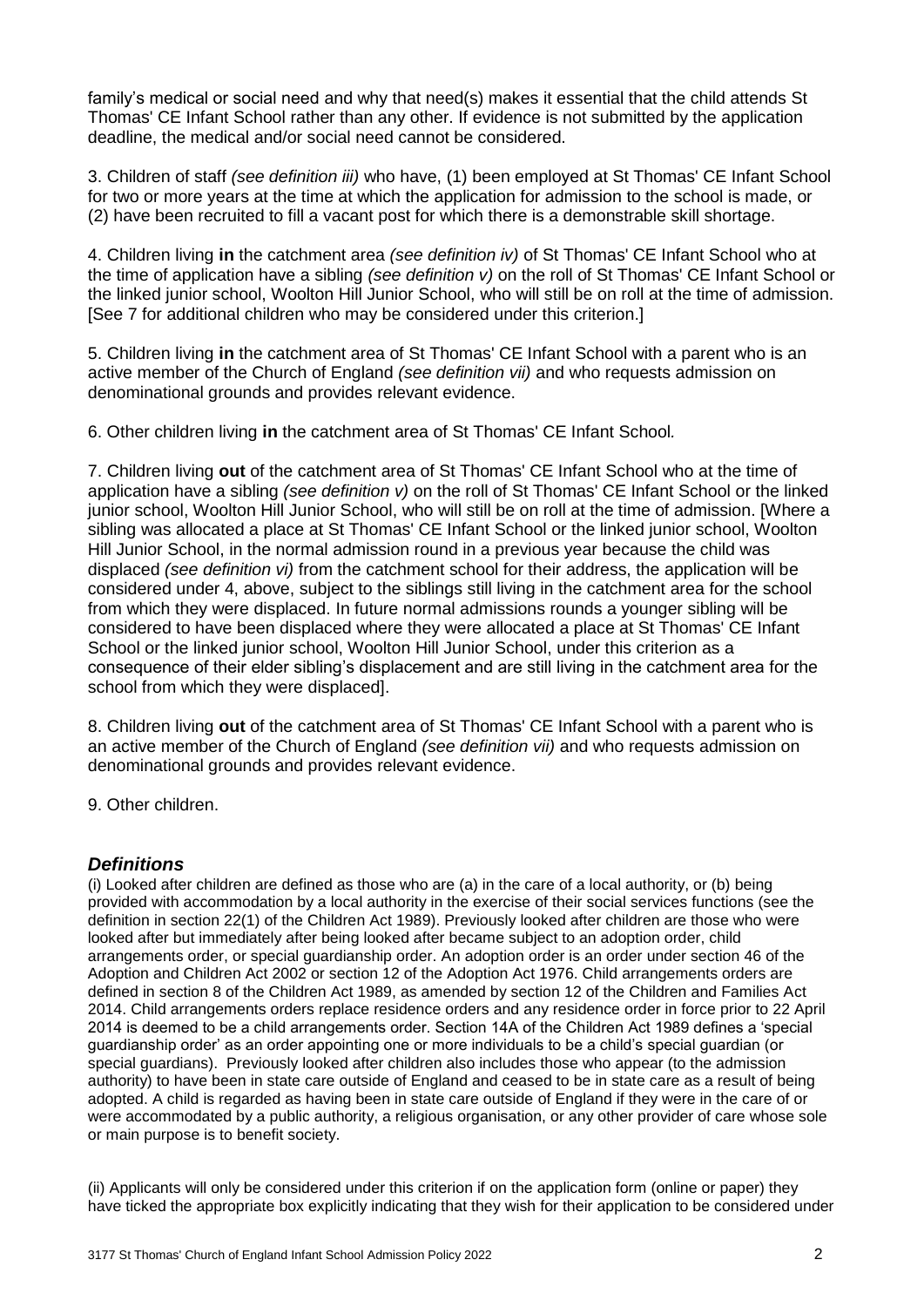medical / social need. 'Medical need' does not include mild medical conditions, such as asthma or allergies. 'Social need' does not include a parent's wish that a child attends the school because of a child's aptitude or ability or because their friends attend the school or because of routine childminding arrangements. Priority will be given to those children whose evidence establishes that they have a demonstrable and significant need to attend a particular school. Equally this priority will apply to children whose evidence establishes that a family member's physical or mental health or social needs mean that they have a demonstrable and significant need to attend a particular school. Evidence must confirm the circumstances of the case and must set out why the child should attend a particular school and why no other school could meet the child's needs. Providing evidence does not guarantee that a child will be given priority at a particular school and in each case a decision will be made based on the merits of the case and whether the evidence demonstrates that a placement should be made at one particular school above any other.

(iii) 'Staff' includes all those on the payroll of St Thomas' CE Infant School who (specific to clause (1)) have been an employee continuously for two years at the time of application. 'Children of staff' refers to situations where the staff member is the natural parent, the legal guardian or a resident step parent.

(iv) A map of the school's catchment area is available on the school's details page of the Hampshire County Council website [www.hants.gov.uk/educationandlearning/findaschool.](http://www.hants.gov.uk/educationandlearning/findaschool)

(v) 'Sibling' refers to brother or sister, half brother or half sister, adoptive brother or adoptive sister, foster brother or foster sister, step brother or step sister living as one family unit at the same address. It will also be applied to situations where a full, half or adopted brother or sister are living at separate addresses. Criteria 4 and 7 include children who at the time of application have a sibling for whom the offer of a place at St Thomas' CE Infant School or the linked junior school, Woolton Hill Junior School, has been accepted, even if the sibling is not yet attending. It also includes, in the normal admissions round, children who have a sibling on roll in Year 2 at St Thomas' CE Infant School at the time of application, who are successful in gaining a place at the linked junior school, Woolton Hill Junior School, on the national notification date.

(vi) 'Displaced' refers to a child who was refused a place at the catchment school in the normal admissions round having named it in the application and was not offered a higher named preference school.

(vii) 'Active member of the Church of England' is defined as attending worship at a Church of England church at least twice a month for the previous two years before the date of application\*. Parents applying under criterion 5 or 8 must complete a Supplementary Information Form (SIF) which asks for declaration and verification of active membership. The SIF is available to download and print from the County website [\(www.hants.gov.uk/admissions\)](http://www.hants.gov.uk/admissions) or from the school on request. It cannot be completed online. The completed SIF must be returned to the school by the application deadline.

\**In the event that during the period specified for attendance at worship, the church has been closed for public worship and has not provided alternative premises for that worship, the requirements of these [admissions] arrangements in relation to attendance, will only apply to the period when the church or alternative premises have been available for public worship.*

## **Tie-breaker**

If the school is oversubscribed from within any of the above categories, straight line distance will be used to prioritise applications; applicants living nearer the school have priority. Distances will be measured from the Ordnance Survey home address point to the school address point using Hampshire County Council's Geographic Information Systems (GIS). Distances to multiple dwellings will give priority to the ground floor over the first floor and so on. On individual floors, distances will be measured to the stairs leading to the communal entrance. Where two or more applicants are equidistant, random allocation will be used to allocate the place. An explanation of the random allocation procedure is available on the County website.

# **Additional Information**

#### **Permanent Residence**

The child's permanent residence is where they live, normally including weekends and during school holidays as well as during the week, and should be used for the application. The permanent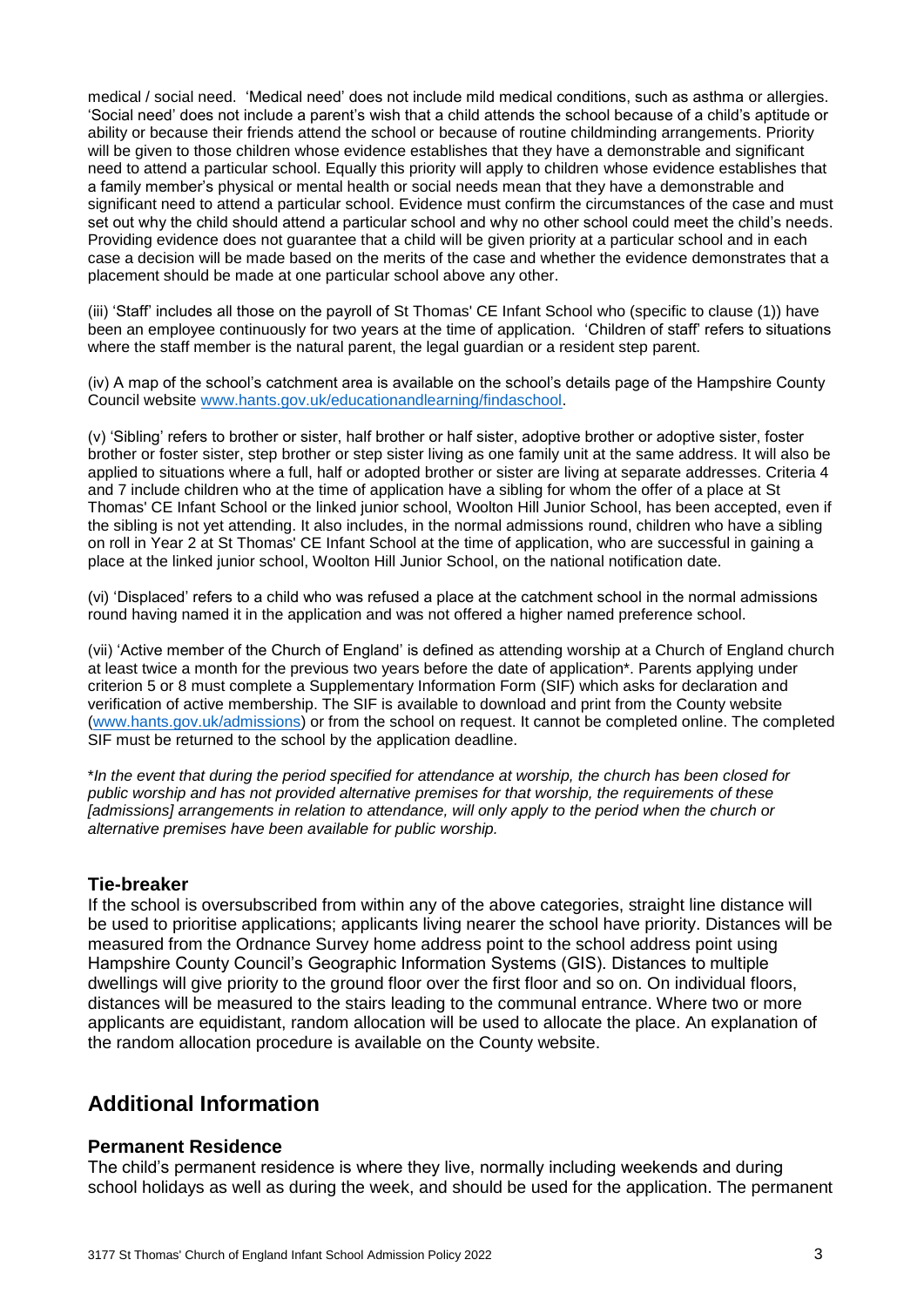address of children who spend part of their week with one parent and part with the other, at different addresses, will be the address at which they spend most of their time.

## **Multiple births**

Where a twin or child from a multiple birth is offered the last place available within the PAN, any further twin or child of the same multiple birth will also be offered a place, if the parents so wish, even though this may raise the number in the year group above the school's PAN.

## **Fair Access placements by the local authority**

Outside the normal admission round, it may sometimes be necessary for a pupil to be placed by the local authority, or a local placement panel acting on behalf of the authority, in a particular school even if there is a waiting list for admission. Such placements will be made in accordance with Hampshire County Council's Fair Access Protocol. The Protocol is based on legislation and government guidance.

## **Waiting lists**

Waiting lists will be established for each year group where more applications are received than places available. For main round admissions to Year R, the waiting list will be maintained centrally by the local authority until 31 August 2022. At all other times, and for other year groups, waiting lists will be operated by schools on behalf of the local authority.

Any places that become available will be offered to the child at the top of the list on the day the place became available. The waiting list is ordered according to the criteria of the admission policy with no account being taken of the length of time on the waiting list or any priority order expressed as part of the main admission round. Fair Access admissions and school closure arrangements will take priority over the waiting list.

The waiting list will be reviewed and revised –

- each time a child is added to, or removed from, the waiting list;
- when a child's changed circumstances affect their priority;

For entry to Year R, the waiting list will remain open until 31 August 2023, at which point all names will be removed. For all other year groups, waiting lists will remain open until 31 August of each year. Parents who want their child to be considered for a place at the school in the following school year must submit a new in-year application in the August preceding the new school year. Schools will send a decision letter within the first 10 days of the new term.

## **Starting school**

Pupils born between 1 September 2017 and 31 August 2018 (inclusive) are entitled to full-time schooling from September 2022. Parents can choose to defer their child's admission until later in the school year (but not beyond the start of the term after they reach compulsory school age). Children can also attend part-time until they reach compulsory school age. Parents must discuss their child's starting arrangements with the school once an offer has been secured.

Children with birthdays between:

- 1 September and 31 December 2017 (inclusive) reach compulsory school age on 31 December 2022, at the start of the spring term 2023.
- 1 January and 31 March 2018 (inclusive) reach compulsory school age on 31 March 2023, at the start of the summer term 2023.
- 1 April and 31 August 2018 (inclusive) reach compulsory school age on 31 August 2023, at the start of the new school year in September 2023.

Parents of summer born children (those born between 1 April and 31 August) who are particularly concerned about their child's readiness for school can request to delay their child's entry to Year R for an entire school year until September 2023. This is called decelerated admission. In making